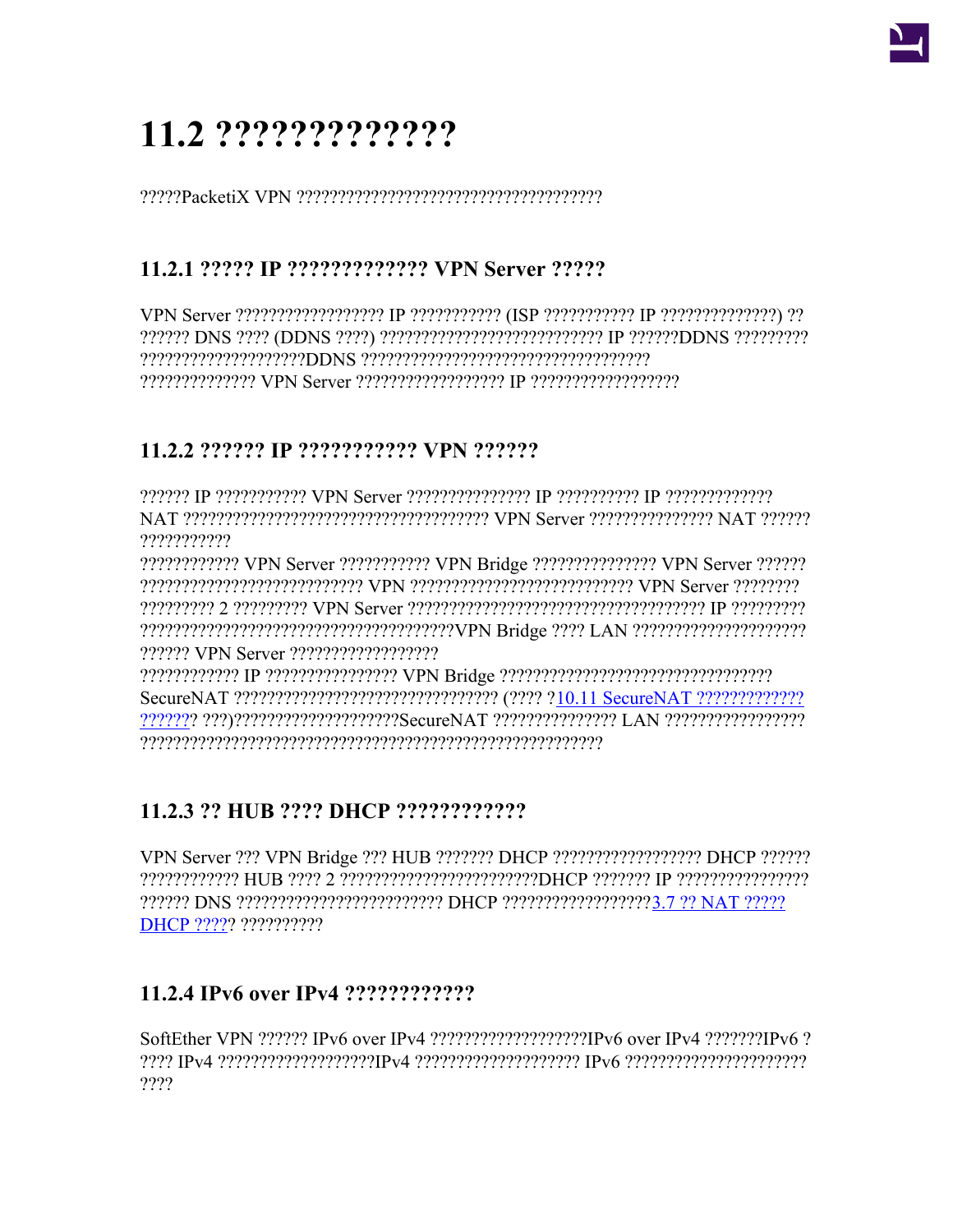$22$ 

22222222222222222222222222222 IPv6 over IPv4 222222222222222256ftEther VPN 222222222222

# 

### 11.2.6 NAT ??????????? VPN Server ?????

NAT המימימים ומינים ומיכון ומינים ומיכון ומינים ומיכון ומיכון ומיכון ומיכון ומיכון ומיכון ומיכון מיכון  $\mu$ ?????????

#### 

??????????????????? 2 ??????????

- 1. VPN Client ???? HUB ????????????????????????????VPN Client ??? LAN ???
- reserved that the consequence of the consequence of the consequence of the consequence of the consequence of t  $22$

### 

???????? 2 ?????? HUB ????? 3 ??????????????? VLAN ?? (??????? VLAN ????????????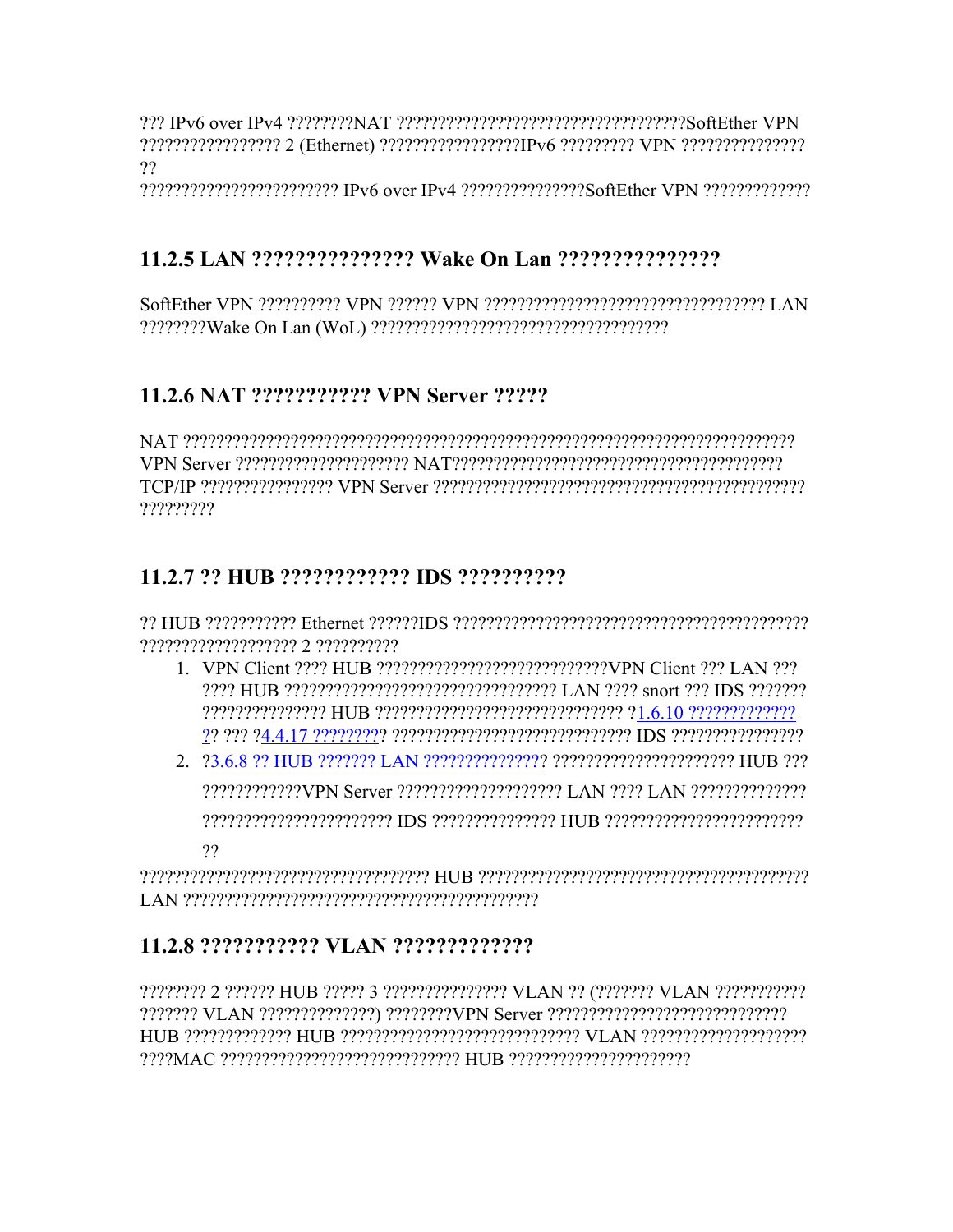### $11.2.9(??)$

??????????

#### 11.2.10 SoftEther 1.0 ????????? TELNET ???????????

SoftEther 1.0 ????? HUB ???? TELNET ??????????????SoftEther VPN Server ???????? ??TELNET ??? SSH ??????????????????TELNET ??? SSH ????????????? (??? UNIX ?????

#### 

222222222222RAID 2222227UPS 2222222222222222222222 reserverenen erreserrentaren alternational erreta erreta erreta elago erreta erreta erreta erreta erreta erret ?????

- 
- 2. 2222222222222222222222222222222222 (LAN 22222) 222222222 VPN Server 22222 ??????
- 3. ??????????????????VPN Server ???????????????? (vpn server.config) ???????????? ??????????????????????????
- 
- $\mathcal{S} = \{S_{\mathcal{A}}\}$  respectively. The contract of the contract of the contract of the contract of the contract of the contract of the contract of the contract of the contract of the contract of the contract of the contr
- ?????????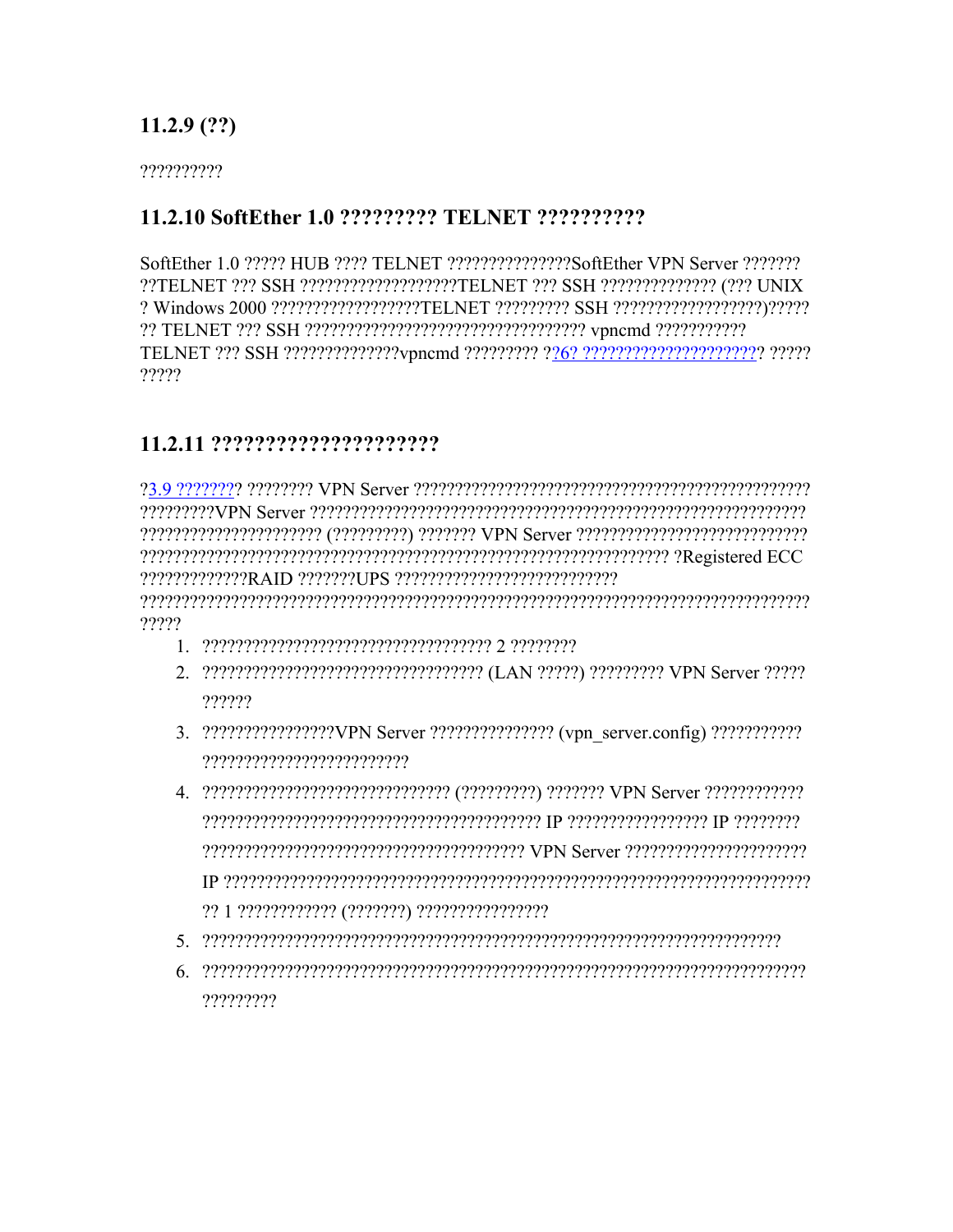#### $\boldsymbol{\gamma}$

#### 

### 11.2.14 ???? VLAN ???????

???????3.6.7 ???? VLAN ????? ??????????

### 11.2.15 ?? LAN ???? MAC ???????????

#### 

VPN Client ??? LAN ?????????????? Windows ??????????? 100Mbps ?????????????????? 

### 

?????

### 11.2.18 ?????? VPN Server ??? HUB ???????

SoftEther VPN Client ?????? ??????????